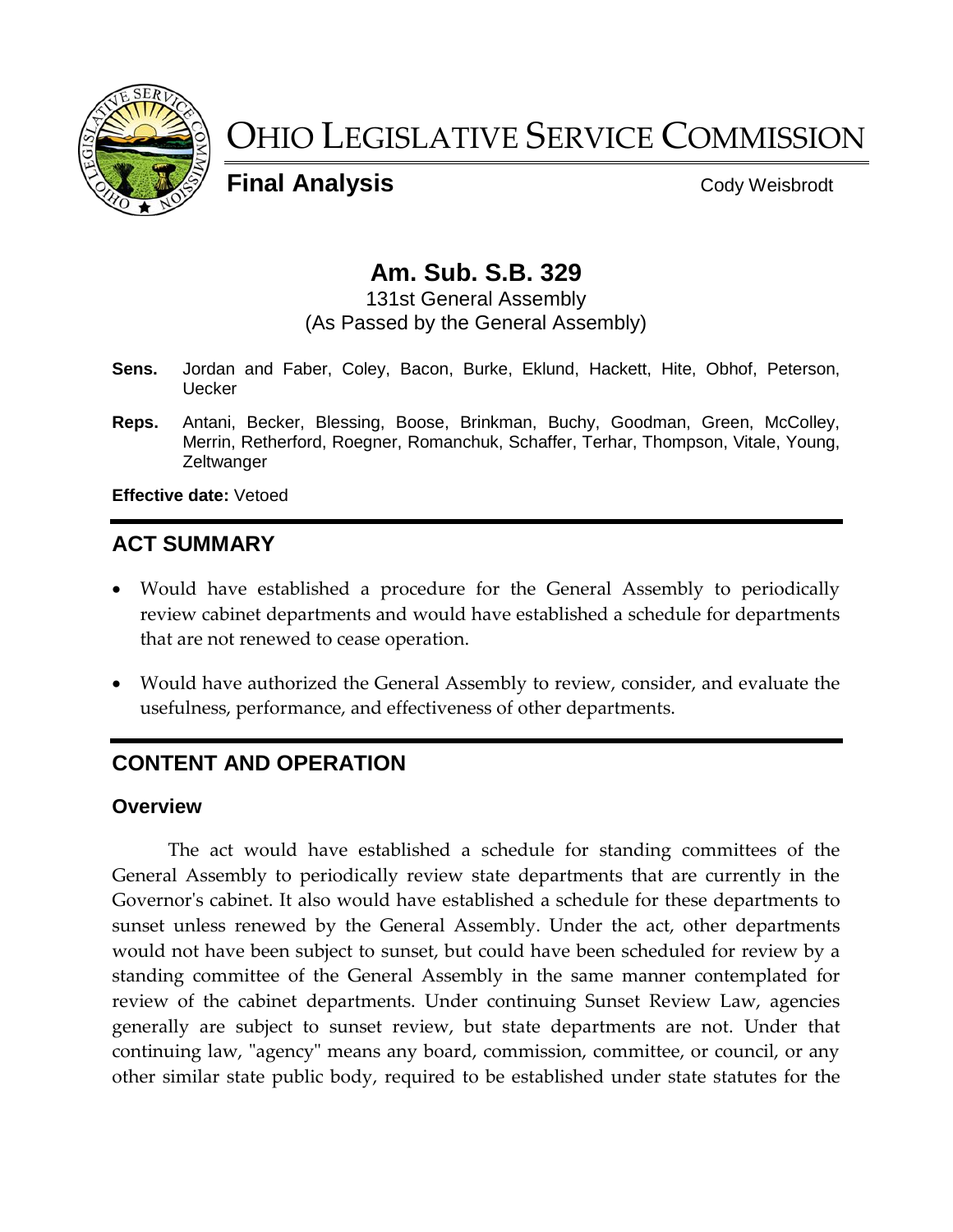exercise of any function of state government and to which members are appointed or elected. But certain agencies are specifically exempt from sunset review. 1

### **Review of cabinet departments**

Under the act, the departments enumerated below would have been required to periodically be reviewed by the General Assembly and, unless renewed, would have ceased to operate according to the outlined schedule. If the General Assembly did not renew a department that was scheduled to be reviewed and the department was not otherwise renewed before the department's expiration date, the department would have been required to wind up operations<sup>2</sup> during the two-year period before the department's expiration date, and would have been required to suspend all operations at midnight on the day after the expiration date.<sup>3</sup>

The following departments would have been required to be reviewed during each even-numbered general assembly, and would have expired at the end of December 31 of the second year of the subsequent odd-numbered general assembly, unless the department was renewed:<sup>4</sup>

- (1) The Office of Budget and Management;
- (2) The Department of Administrative Services;
- (3) The Department of Agriculture;
- (4) The Department of Health;
- (5) The Department of Public Safety;
- (6) The Department of Developmental Disabilities;
- (7) The Development Services Agency;
- (8) The Department of Rehabilitation and Correction;
- (9) The Department of Aging;

 $1 R.C. 101.82(A)$ , not in the act.

 $2$  R.C. 126.29, not in the act, outlines certain procedures a state agency must follow when terminating operations.

 $3$  R.C. 101.88(A).

 $^{4}$  R.C. 101.88(B).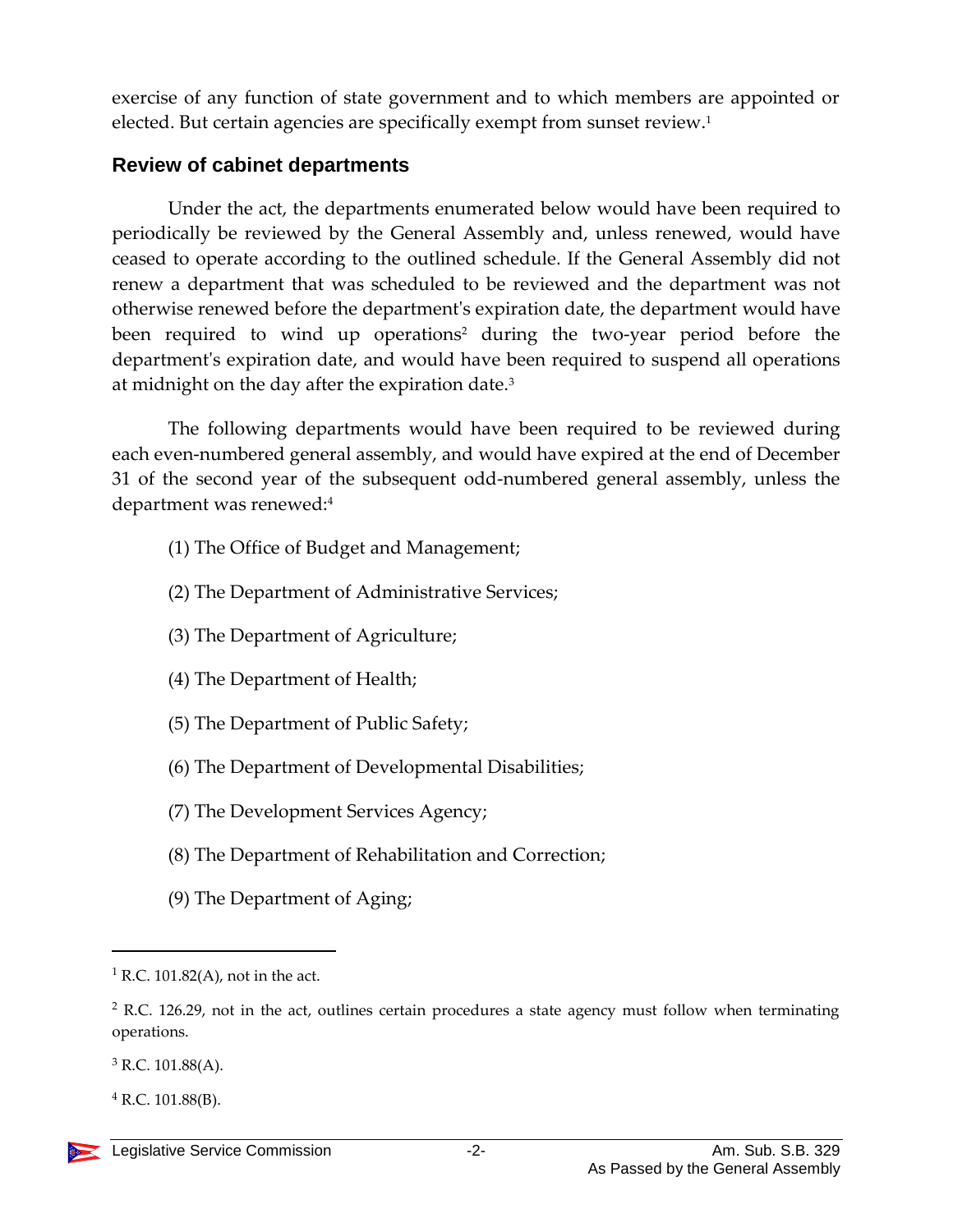- (10) The Department of Medicaid;
- (11) The Office of the Adjutant General; and
- (12) The Department of Higher Education.

The following departments would have been required to be reviewed during each odd-numbered general assembly, and would have expired at the end of December 31 of the second year of the subsequent even-numbered general assembly, unless the department was renewed:<sup>5</sup>

- (1) The Department of Commerce;
- (2) The Department of Transportation;
- (3) The Department of Natural Resources;
- (4) The Department of Job and Family Services;
- (5) The Department of Mental Health and Addiction Services;
- (6) The Department of Insurance;
- (7) The Department of Youth Services;
- (8) The Environmental Protection Agency;
- (9) The Department of Veterans Services;
- (10) The Office of Health Transformation;
- (11) The Public Utilities Commission;
- (12) The Department of Taxation; and
- (13) The Bureau of Workers' Compensation.

# **Review of other departments**

A department that was not specifically enumerated and scheduled to be reviewed would not have been subject to automatic expiration. But the act would have authorized the President of the Senate and the Speaker of the House of Representatives to direct a standing committee of the Senate and House to hold hearings to receive

 $5$  R.C. 101.88(C).

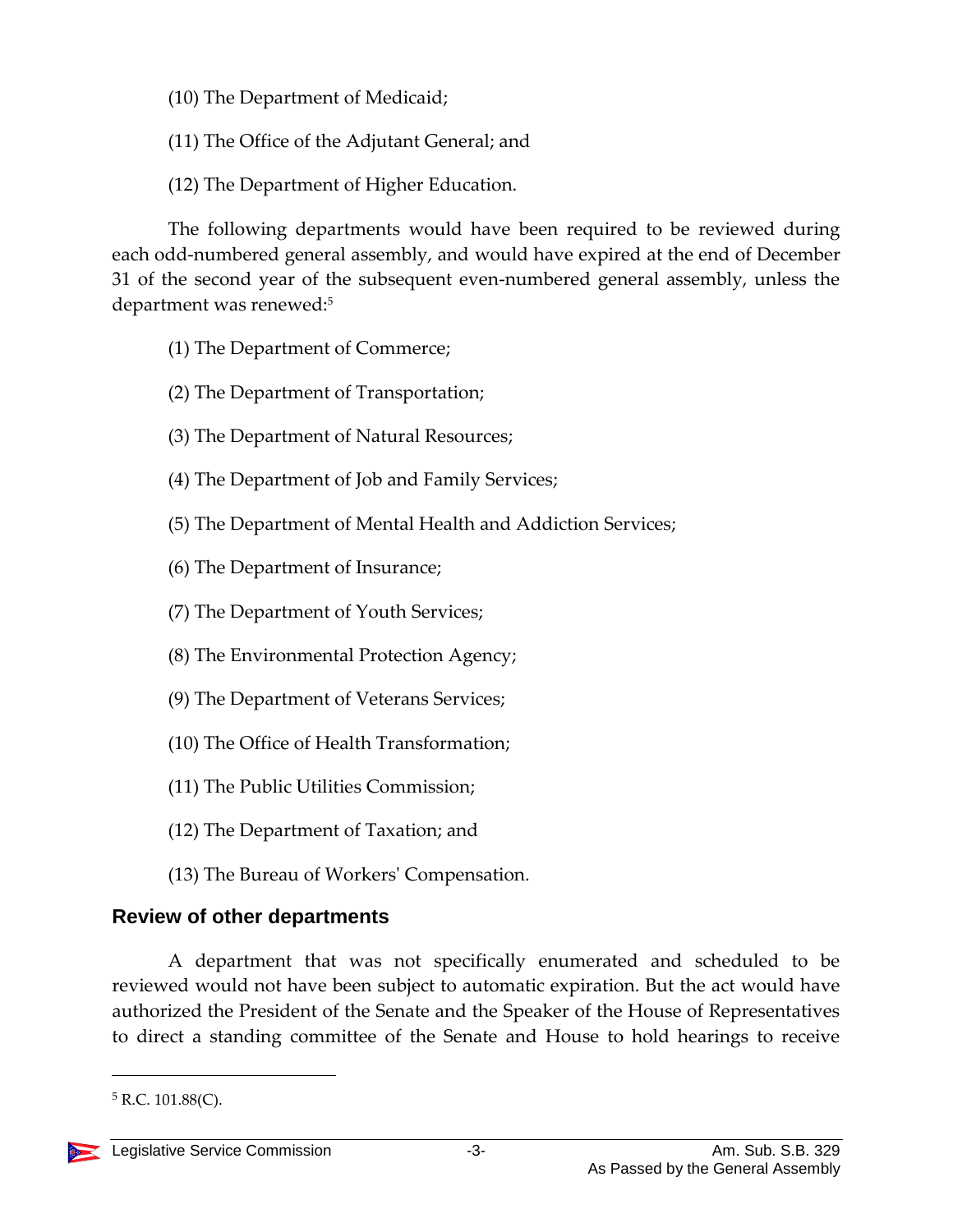public testimony and testimony of the chief executive officer of the department and otherwise to review, consider, and evaluate the department's usefulness, performance, and effectiveness.<sup>6</sup>

#### **Method for renewal**

A department could have been renewed by passage of a bill that continued the statutes creating and empowering the department. The act further clarified that amendment of a statute creating and empowering a department that was subject to review that was amended between the time the department was last reviewed and the time it was next scheduled to be reviewed would not have changed the department's next scheduled review date. A department's next scheduled review date would have changed only if an amendment had expressly so provided. 7

#### **Review procedure**

Under the act, not later than three months after a general assembly started during which a department was scheduled to be reviewed, the Senate President and Speaker of the House each would have been required to direct a standing committee of the Senate and of the House to hold hearings to receive public testimony and testimony of the chief executive officer of the department. The committees also would have been required to review, consider, and evaluate the department's usefulness, performance, and effectiveness. The Senate President and the Speaker of the House could have deferred a department's review until the next general assembly during which the department was subject to review. The deferral would not have prevented the expiration of a department. Under the act, a department's renewal in accordance with the method outlined in law (see "**Method for renewal**," above), would have been necessary to continue the statutes creating and empowering the department regardless of whether the department's review had occurred or had been deferred. A department whose review had been deferred would have been required to be reviewed, without the option for deferment, during the next general assembly during which the department was subject to review.<sup>8</sup>

 $6$  R.C. 101.881(B).

 $7$  R.C. 101.88(F).

 $8$  R.C. 101.881(A).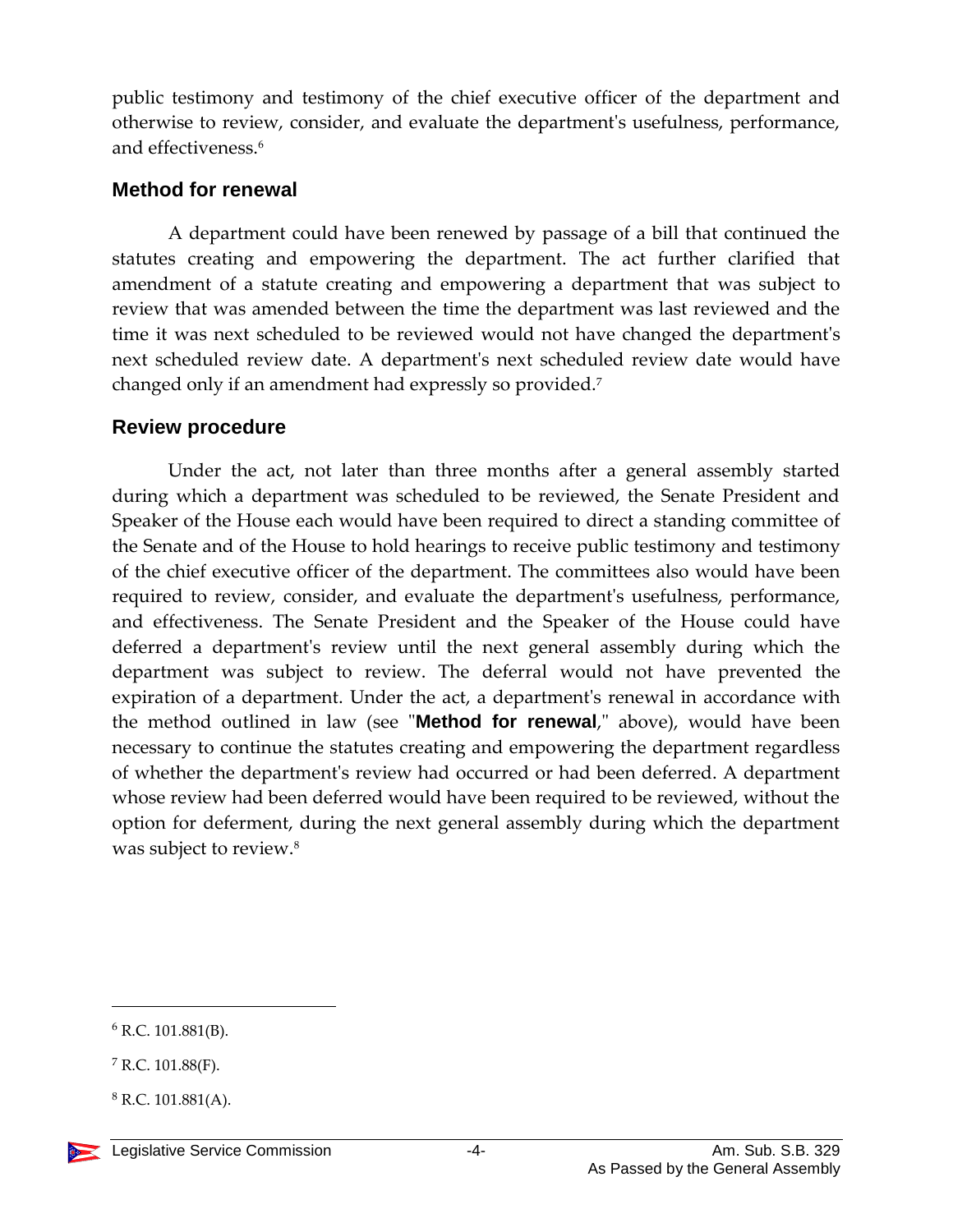Each department that was scheduled for review and each other department that was identified to be reviewed would have been required to submit a report to the standing committee that contained all of the following information:<sup>9</sup>

(1) The department's primary purpose and its various goals and objectives;

(2) The department's past and anticipated workload, the number of staff required to complete that workload, and the department's total number of staff;

(3) The department's past and anticipated budgets and its sources of funding.

Furthermore, the department would have had the burden of demonstrating a public need for its continued existence to the standing committee. In determining whether a department has demonstrated that need, the standing committee would have been required to consider, as relevant, all of the following:<sup>10</sup>

(1) Whether or not the public could have been protected or served in an alternate or less restrictive manner;

(2) Whether or not the department served the public interest rather than a specific interest;

(3) Whether or not rules adopted by the department were consistent with the legislative mandate of the department as expressed in the statutes that created and empowered the department;

(4) The extent to which the department's jurisdiction and programs overlapped or duplicated those of other departments, the extent to which the department coordinated with those other departments, and the extent to which the department's programs could have been consolidated with the programs of other state departments;

(5) Whether or not the department's continuation was necessary to protect the health, safety, or welfare of the public, and if so, whether or not the department's authority was narrowly tailored to protect against present, recognizable, and significant harms to the health, safety, or welfare of the public;

(6) The amount of regulation exercised by the department compared to other states' regulation;

 $^{10}$  R.C. 101.881(D).



 $9$  R.C. 101.881(C).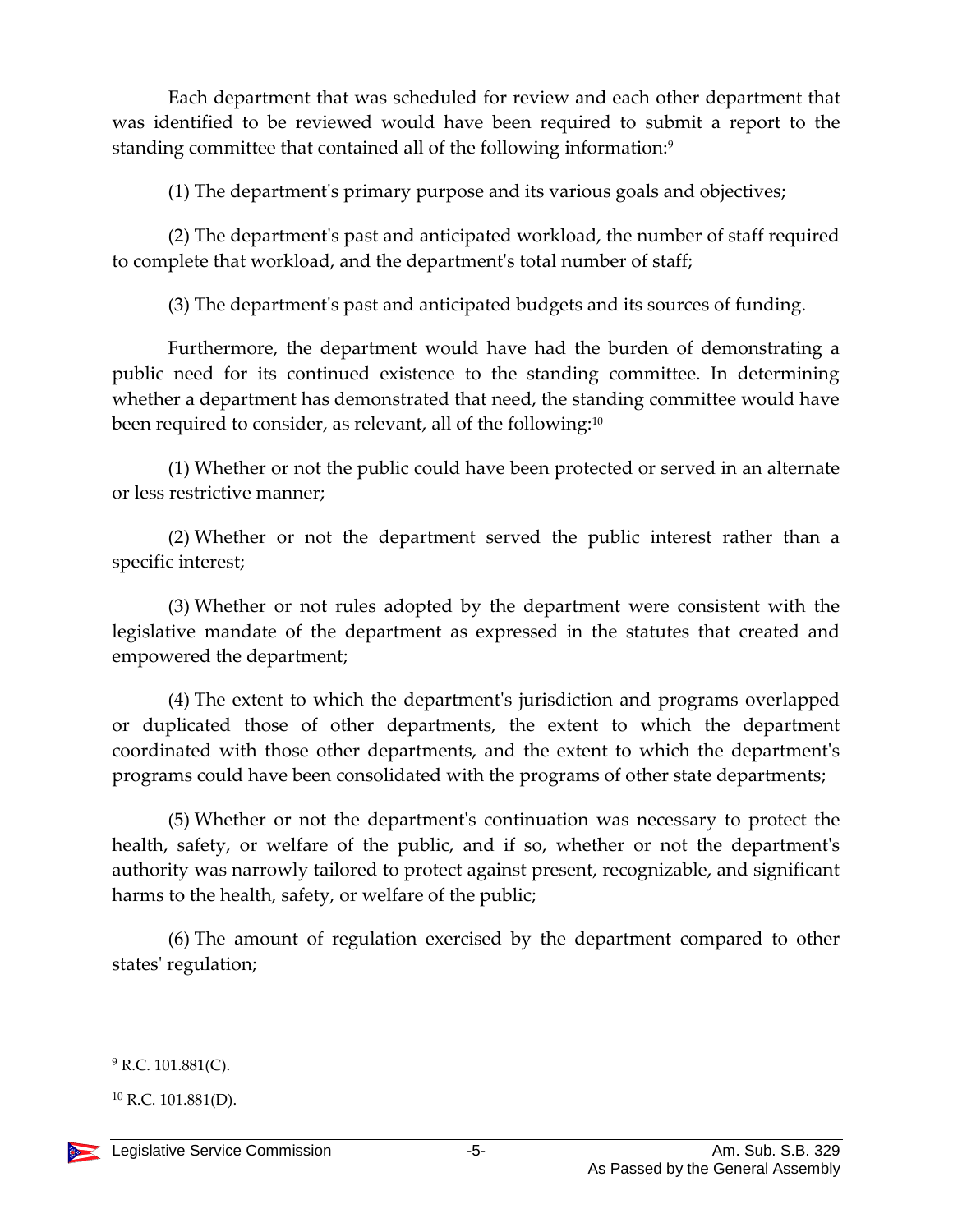(7) Whether or not alternative means or methods could have been used to improve efficiency and customer service to assist the department in the performance of its duties;

(8) Whether or not the department's operation had inhibited economic growth, reduced efficiency, or increased the cost of government;

(9) An assessment of the department's authority regarding fees, inspections, enforcement, and penalties;

(10) The extent to which the department had permitted qualified applicants to serve the public;

(11) The cost-effectiveness of the department in terms of number of employees, services rendered, and administrative costs incurred, both past and present;

(12) Whether or not the department's operation had been impeded or enhanced by existing statutes and procedures and by budgetary, resource, and personnel practices;

(13) Whether the department had recommended statutory changes to the General Assembly that would benefit the public as opposed to any persons regulated by the department, and whether its recommendations and other policies had been adopted and implemented;

(14) Whether the department had required any persons it regulated to report to it the impact of the department's rules and decisions on the public as they affected service costs and service delivery;

(15) Whether any persons the department regulated had been required to assess problems in their business operations that affect the public;

(16) Whether the department had encouraged public participation in its rulemaking and decision-making;

(17) The efficiency with which formal public complaints filed with the department had been processed to completion;

(18) Whether the department's programs or services duplicated or overlapped those of other departments;

(19) Whether the purpose for which the department was created had been fulfilled, had changed, or no longer existed;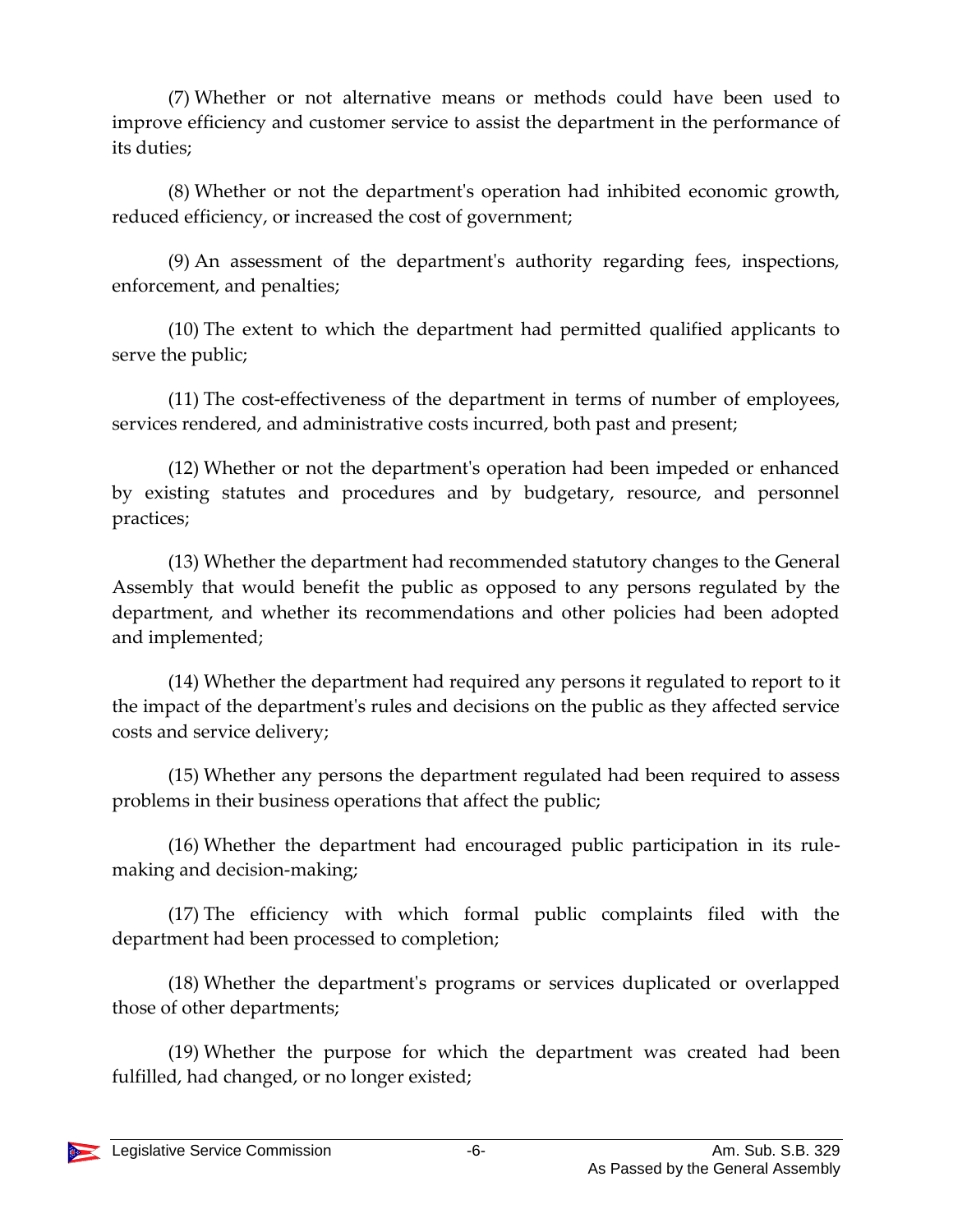(20) Whether federal law required that the department be renewed in some form;

(21) An assessment of the department's administrative hearing process if applicable;

(22) Changes needed in the department's enabling laws for it to comply with the criteria suggested by the considerations listed.

Also, the act would have required additional considerations in the review of a department that issued a license to practice a trade or profession. Under the act, "license" would have meant a license certificate, permit, or other authorization issued or conferred by a department or board under which a person could engage in a profession, occupation, or occupational activity. For those departments, the standing committee would have been required to also consider all of the following:<sup>11</sup>

(1) Whether the requirement for the license served a meaningful, defined public interest and provided the least restrictive form of regulation that adequately protected the public interest. Under the act, a government regulatory requirement would have been in the public interest if it provided protection from present, recognizable, and significant harms to the health, safety, or welfare of the public. And, "least restrictive form of regulation" would have meant the public policy of relying on one of the following, listed from the least to the most restrictive, as a means of consumer protection: market competition; third-party or consumer-created ratings and reviews; private certification; specific private civil cause of action to remedy consumer harm; actions under the Ohio Consumer Sales Practices Act; regulation of the process of providing the specific goods or services to consumers; inspection; bonding or insurance; registration; government certification; specialty occupational license for medical reimbursement; and occupational license. "Specialty occupational license for medical reimbursement" would have meant a nontransferable authorization in law for an individual to provide identified medical services and qualify for payment or reimbursement from a government agency based on meeting personal qualifications established in law.

(2) The extent to which the objective of licensing could have been achieved through market forces, private or industry certification and accreditation programs, or enforcement of other existing laws;

(3) The extent to which licensing ensured that practitioners had occupational skill sets or competencies that correlated with a public interest, and the impact that those

 $^{11}$  R.C. 101.881(E).

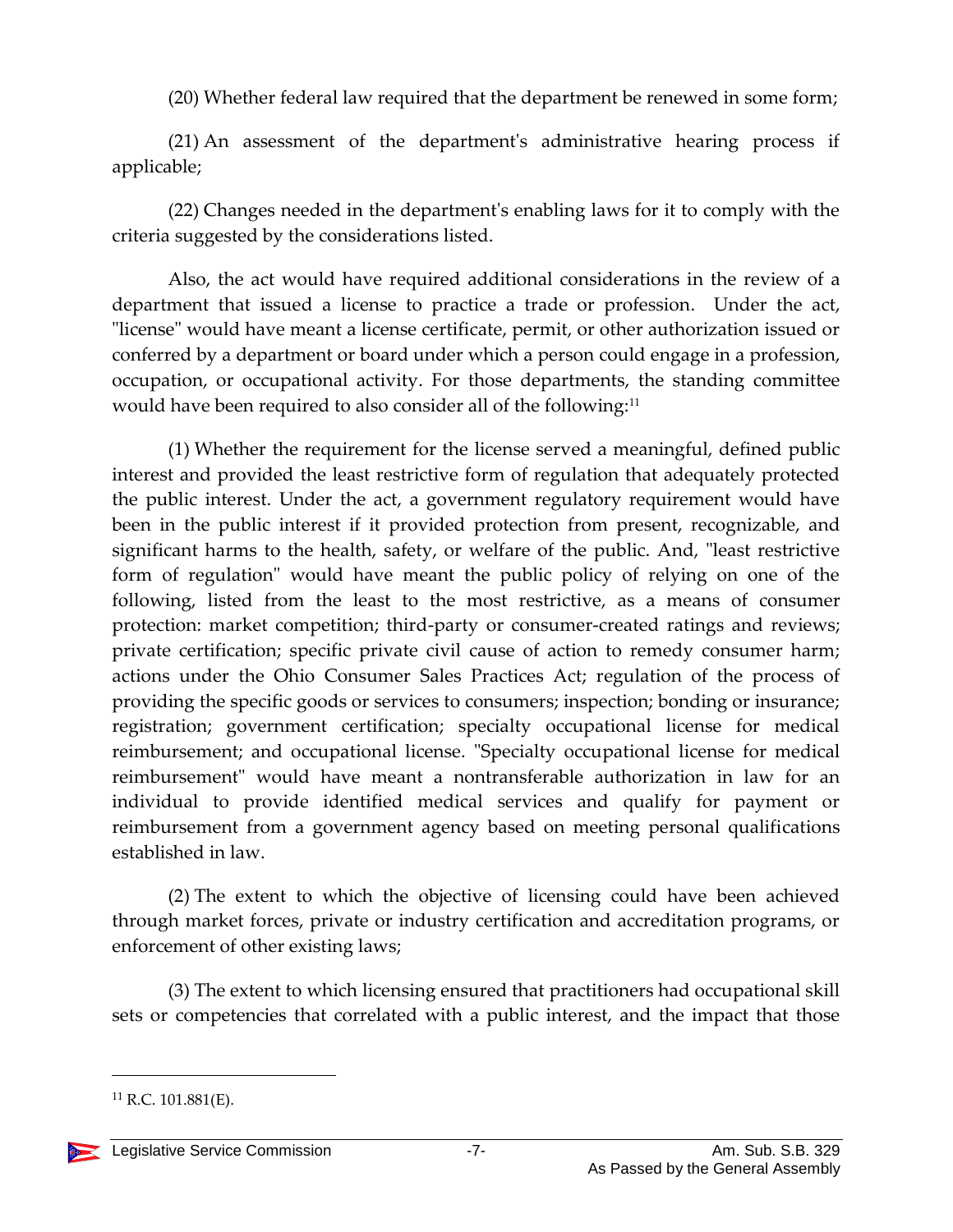criteria had on applicants for a license, particularly those with moderate or low incomes, seeking to enter the occupation or profession; and

(4) The extent to which the requirement for the license stimulated or restricted competition, affected consumer choice, and affected the cost of services.

### **Expiration**

The act would have prohibited the Director of Budget and Management from authorizing the expenditure of any moneys for any department on or after its expiration.

The act would have permitted the General Assembly to provide by law for the orderly, efficient, and expeditious conclusion of a department's business and operation. The department's rules, orders, licenses, contracts, and other actions made, taken, granted, or performed would have been required to continue under their terms notwithstanding the department's abolition, unless the law provided otherwise. The General Assembly could have provided by law for the temporary or permanent transfer of some or all of a terminated or transferred department's functions and personnel to a successor department, board, or officer.

A department's abolition, termination, or transfer would have been prohibited from causing the termination or dismissal of any claim pending against the department or against any person by the department. Unless the law provided otherwise for the substitution of parties, the Attorney General would have succeeded the department for any pending claim.<sup>12</sup>

## **Common Sense Initiative Office**

The act would have required the Chief of the Common Sense Initiative Office (CSIO), or the Chief's designee, to appear and testify before the appropriate standing committee with respect to a department being reviewed by the committee. The Senate President and Speaker of the House would have been required to notify the Chief when a department is identified to be reviewed by a standing committee. The testimony of the Chief or of the Chief's designee would have been required to at least address all of the following: <sup>13</sup>

(1) Whether or not the CSIO had, within the previous five years, received commentary related to the department through the CSIO's comment system;

 $12$  R.C. 101.88(D) and (E).

<sup>13</sup> R.C. 101.882.